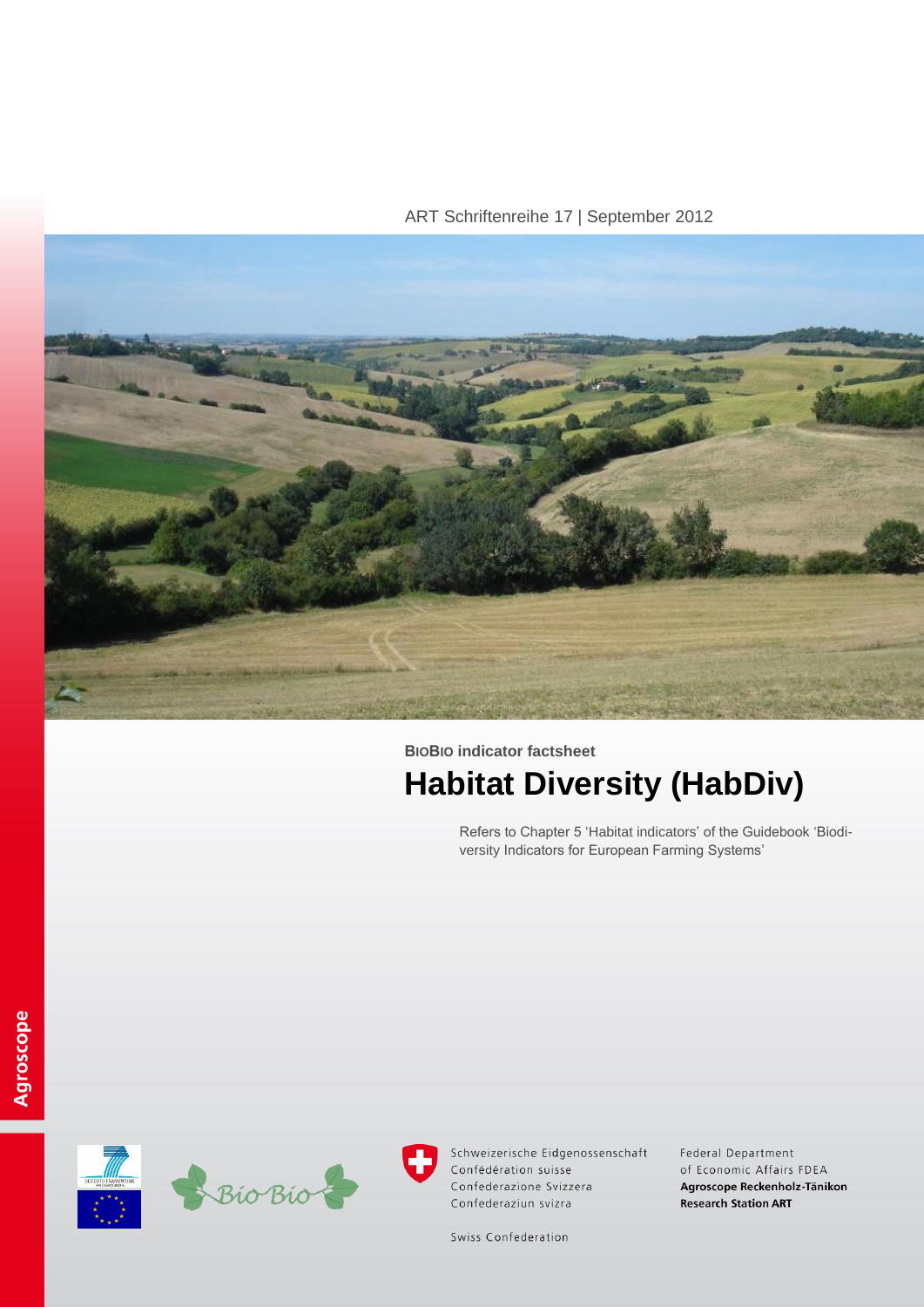# **Habitat Diversity (HabDiv)**

#### **Description**

Diversity of habitats available on the farm, including linear habitats, taking into account both the number of habitat types and their relative proportions of the total farm area. The **unit** of measurement is the Shannon Index, which will have a value of zero if there is only one habitat on the farm (no diversity) and will increase with increasing habitat richness, in particular if their share of farm area is similar. **Sub-indicators** can be generated such as the Habitat Diversity of cultivated forage and food crops, Habitat Diversity of semi-natural habitats, Habitat Diversity of areal habitats, Habitat Diversity of linear habitats etc.

### **Surveyor skills**

The indicator is based on habitat mapping, which requires basic GIS, ecological and botanical skills.

#### **Data collection method**

The habitat mapping method is described in **[Deliverable 2.2](http://www.biobio-indicator.wur.nl/UK/Publications+and+deliverables/)**<sup>1</sup>.

#### **Calculation method**

HabDiv equals minus the sum, across all habitat types, of the proportional abundance of each habitat type multiplied by that proportion<sup>2</sup>:

$$
HabDiv = -\sum_{i=1}^{N} A_i (\ln A_i)
$$

in which *HabDiv* is Habitat Diversity, *N* the number of habitat types on the farm and *A<sup>i</sup>* the proportion of the farm occupied by habitat type *i*.

#### **Results from BioBio case studies**

The graph shows the mean values and their distribution across the 12 BioBio case study regions. HabDiv differentiates reasonably well amongst the farms in the individual case study regions. High values were obtained for e.g. the mixed farms in Germany and the grassland farms in Hungary. They consist of a relatively low number of habitat types but these are relatively evenly distributed (i.e. the different habitat types each occupy a similar share of the farm area). Low values were obtained for e.g. the wine farms in Italy, which are dominated by vineyards; for grassland farms in Switzerland and for the olive farms in Spain, which both have high habitat richness but unevenly distributed proportions of individual habitat types.

## **Estimated effort and costs (labour effort required, analysis)**

l

The indicator measurement requires habitat mapping and subsequent GIS analysis. Medium effort.





*Contrasting landscapes in southern Germany and in Wales Potos: Sebastian Wolfrum, TUM & Roland Kölliker, Agroscope*



#### *Distribution of indicator 'Habitat diversity'*

stimated effort and costs<br>
abour effort required, analysis)<br>
Australia and the indicator measurement requires habitat mapping and<br>
Austria France Spain of the terms of a sensue of a farm. Farms are<br>
and the sensue of a far *Each point displays the indicator value of a farm. Farms are grouped in the respective case studies. Yellow: field crops & horticulture in Austria, France and the Netherlands, green: specialist grazing livestock in Bulgaria, Switzerland, Hungary, Norway, Wales and Dehesa in Spain,blue: mixed crops & livestock in Germany, pink: permanent crops in Italy and Olives in Spain. The colored box contains the values of 50 % of the farms of a case study. The line marks the median.* 

Dennis P. et al. 2012. Biodiversity in organic and low-input [farming systems](http://www.biobio-indicator.org/deliverables.php) ALTERRA Report 2308.

<sup>2</sup>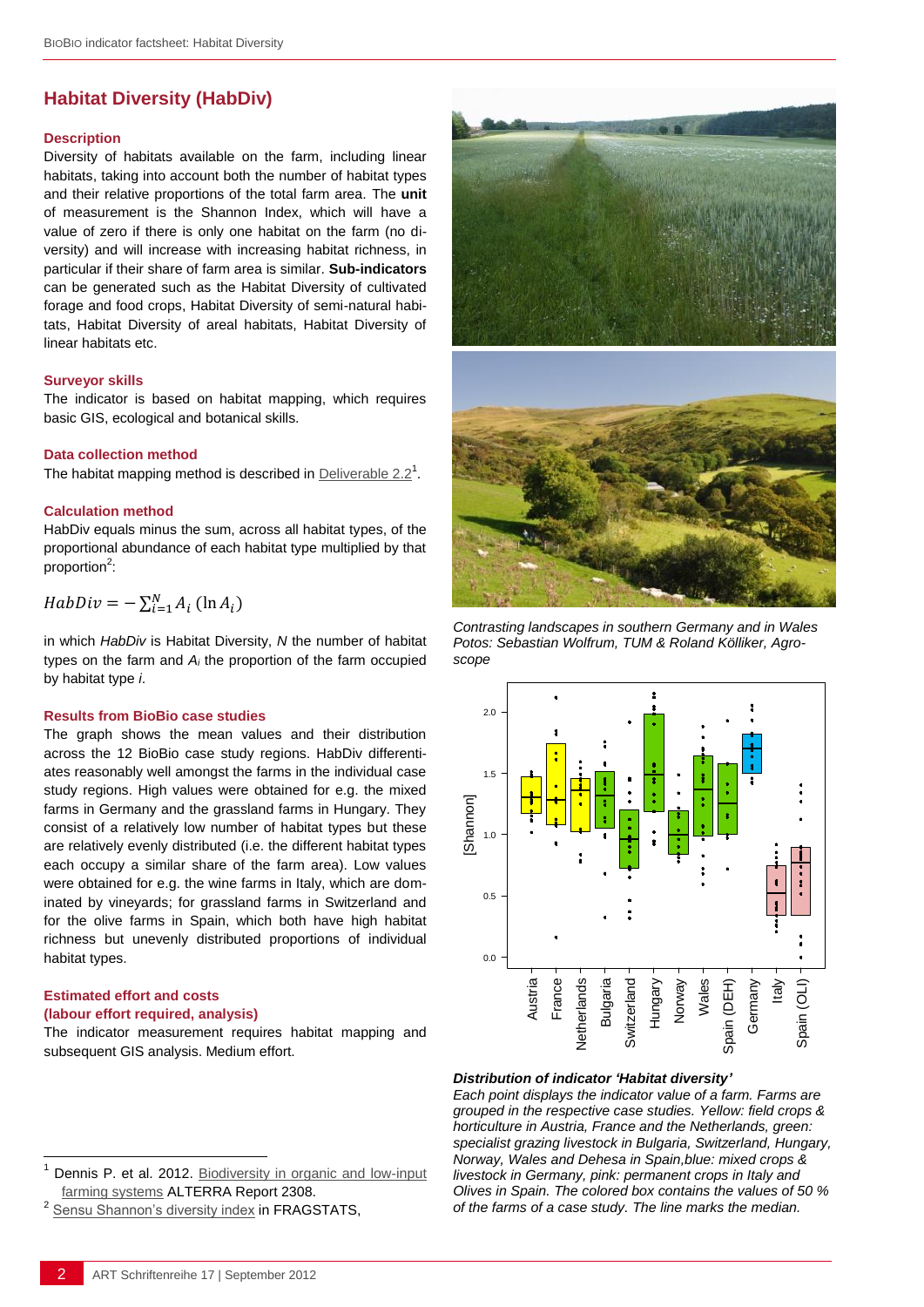#### **Habitat Diversity change as an indicator**

A decrease in indicator value (change in state) may indicate a reduction of the number of habitat types (then accompanied by a decrease in HabR) or less evenly distributed proportions of the area of individual habitat types (e.g. fields getting larger in the course of a farm re-allocation program, associated with changes in PatchS) or both. The indicator can therefore only be interpreted in conjunction with other habitat indicators such as HabRich and PatchS.

#### **Interpretation**

In contrast to 'Habitat Richness', which is solely based on the number of habitat types present on a farm, 'Habitat Diversity' also takes into account the relative share of the farm area occupied by each habitat type. When the area of the different habitat types is evenly distributed (all have a similar area) the farm will have a higher diversity value than farms with the same number of habitat types (the same value for 'Habitat Richness') but where one or two habitat types dominate, occupying most of the farm area.

'Habitat Diversity' is complementary to 'Habitat Richness' and 'Patch Size'. All three indicators are needed for a meaningful interpretation. For example, two farms may have similar values for HabDiv, Farm 1 consisting of relatively few habitat types having similar shares of total farm area and Farm 2 consisting of a greater number of habitat types than Farm 1, but one of them dominating. The difference in the number of habitat types is then indicated by HabRich.

None of these indicators allows conclusions on the quality of habitats in terms of supporting species diversity as similar values can be reached by either intensively managed fields or semi-natural habitats.

#### **Strengths and weaknesses**

Habitat mapping requires fieldwork, but the indicator is easily computed once the habitat map is available. Indicator values depend strongly on the definition of habitats and on the habitat mapping method (thematic and spatial resolution) so comparisons between farms/countries require standardization (as in BioBio). 'Habitat Diversity' represents both the number of habitats and their relative proportion on a farm. However, different farms can have the same values even if the habitats are not of equal value for biodiversity. Sub-indicators can be used to distinguish between the diversity of intensively farmed habitats and the diversity of semi-natural habitats. Other map-derived and management indicators aid interpretation of this indicator.



*The addition of habitats such as wildflower strips to a farm is associated with increased habitat richness and potentially decreased field size. Photo: Gabriela Brändle, Agroscope*